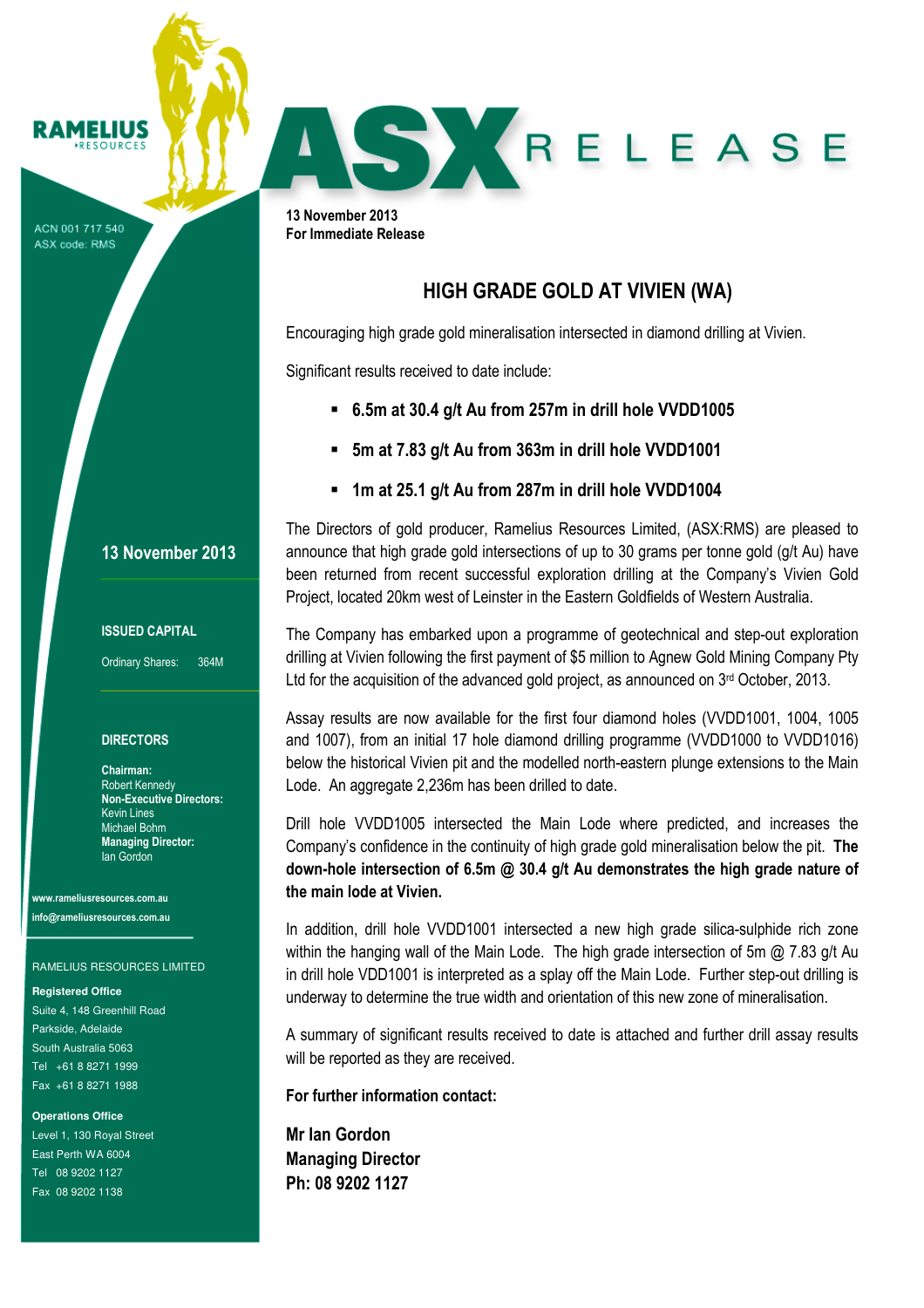

Figure 1: Vivien gold project location – relative to Ramelius' existing Western Australian operations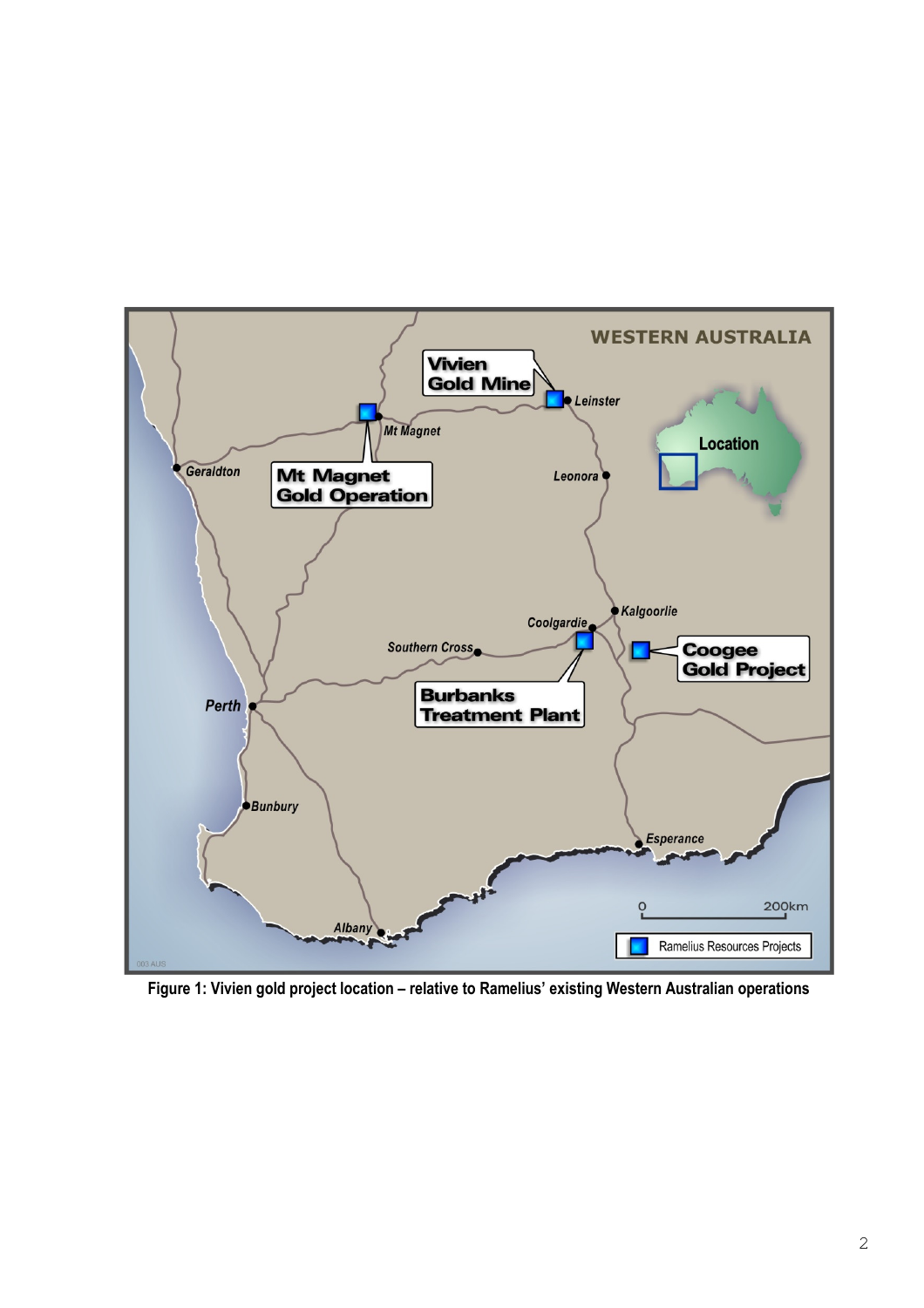

Figure 2: Longitudinal section – Vivien gold project

## Background on Vivien deposit

Gold mineralisation at Vivien is associated with multiple laminated quartz lodes in an anastomising north northeasterly trending shear zone. The host lithology is the north northwesterly trending differentiated Vivien Dolerite Sill. Where previously mined, the Main Lode extends over at least 450m and dips around 65<sup>0</sup> to the southeast and has an average true thickness of 1.5m. The gold mineralisation within the Main Lode plunges at 30<sup>0</sup> to the northeast and remains open with depth, beyond the current limit of drilling, around 370m below surface.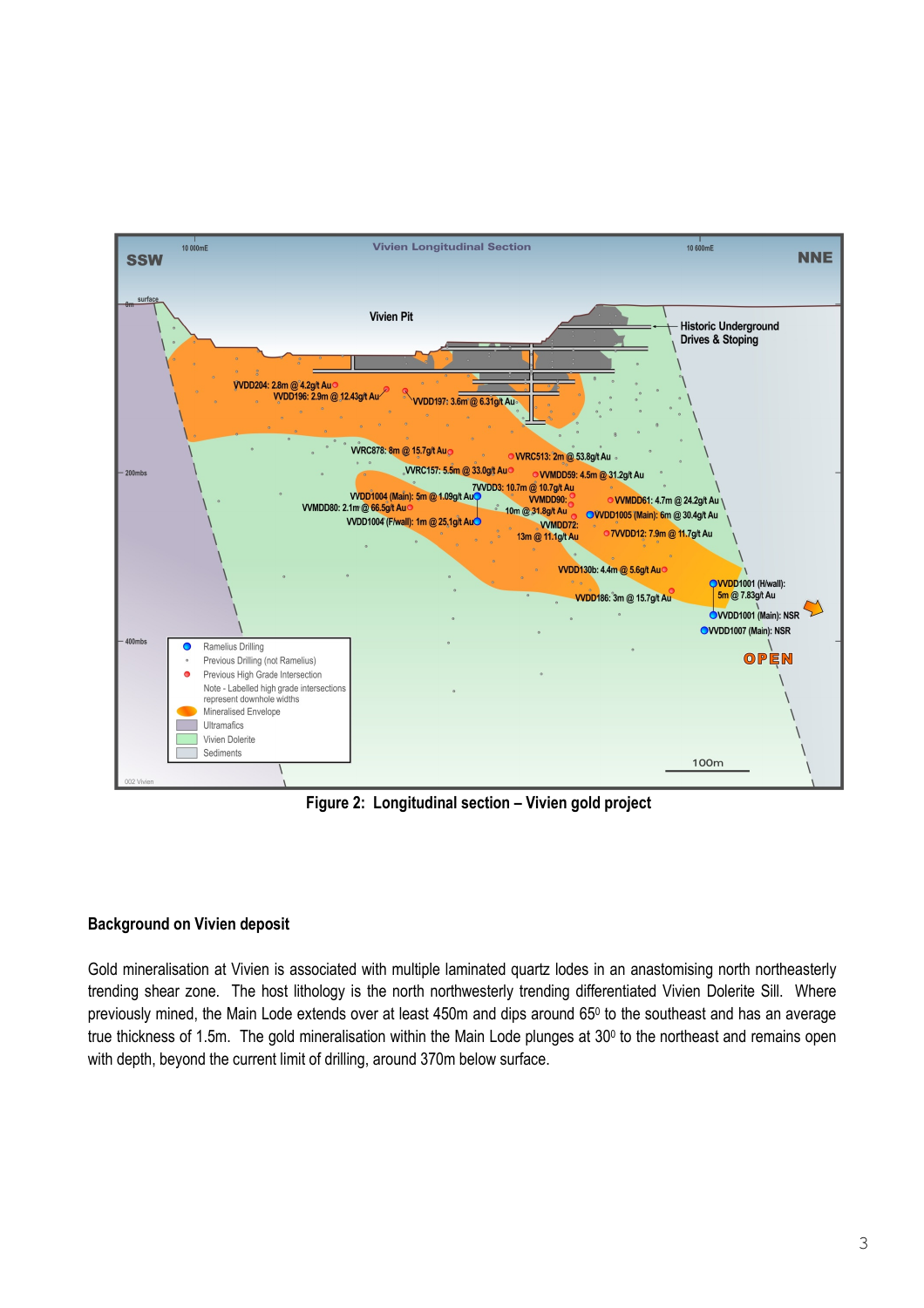| Hole Id         | Easting | Northing | Az/Dip  | F/Depth<br>(m) | From<br>(m) | To(m)  | Interval (m) | g/t Au   |
|-----------------|---------|----------|---------|----------------|-------------|--------|--------------|----------|
| <b>VVDD1000</b> | 261314  | 6903285  | 297/-60 | 120            |             |        | precollar    | only     |
| <b>VVDD1001</b> | 261279  | 6903244  | 297/-60 | 426            | 360.00      | 370.00 | 10.0         | 4.69     |
|                 |         |          |         | Incl.          | 363.00      | 368.00 | 5.00         | 7.83     |
|                 |         |          |         |                | 407.00      | 408.50 | 1.50         | $3.74*$  |
| <b>VVDD1002</b> | 261314  | 6903285  | 297/-57 | 180            |             |        | precollar    | only     |
| <b>VVDD1003</b> | 261138  | 6903115  | 297/-60 | 81             |             |        | precollar    | only     |
| <b>VVDD1004</b> | 261045  | 6903058  | 297/-60 | 290            | 248.00      | 253.00 | 5.00         | $1.09*$  |
|                 |         |          |         |                | 287.00      | 288.00 | 1.00         | 25.1     |
| <b>VVDD1005</b> | 261086  | 6903192  | 297/-69 | 285            | 257.70      | 264.20 | 6.50         | $30.4*$  |
|                 |         |          |         | Incl.          | 257.70      | 261.70 | 4.00         | 48.5     |
|                 |         |          |         | $\ddot{}$      | 258.95      | 259.70 | 0.75         | 150.3    |
| <b>VVDD1006</b> | 261278  | 6903202  | 297/-61 | 19             |             |        | in           | progress |
| <b>VVDD1007</b> | 261275  | 6903203  | 297/-65 | 470            | 432.00      | 433.00 | 1.00         | 1.11     |
|                 |         |          |         |                | 440.00      | 443.00 | 3.00         | $0.96*$  |
| <b>VVDD1008</b> | 260900  | 6902902  | 297/-56 | 87             |             |        | in           | progress |
| VVDD1009        | 260988  | 6902975  | 297/-60 | 265            |             |        | precollar    | only     |
| <b>VVDD1010</b> | 261277  | 6903244  | 297/-57 | 55             |             |        | precollar    | only     |
| <b>VVDD1011</b> | 261276  | 6903244  | 297/-58 | 138            |             |        | precollar    | only     |

Attachment 1: Significant (>0.50 g/t Au) diamond drilling results for the Vivien gold project – Leinster WA

Reported significant gold assay intersections (using a 0.50 g/t Au lower cut) are calculated over a minimum down hole interval of 1m at plus 0.50 g/t gold and may contain up to 1m of internal dilution. NSR denotes no anomalous assays above 0.50g/t Au. BLD denotes below analytical detection. Gold determination was by Screened Fire Assay, using 50gm charges with AAS finishes and a lower limit of detection of 0.01 g/t Au. True widths are estimated to represent 50-60% of the reported down hole intersections. \* Denotes Main Lode intersection.

The Information in this release that relates to Exploration Results is based on information compiled by Kevin Seymour.

Kevin Seymour is a Member of the Australasian Institute of Mining and Metallurgy and has sufficient experience which is relevant to the styles of mineralisation and type of deposits under consideration and to the activity he is undertaking to qualify as a Competent Person as defined in the 2012 Edition of the Australasian Code of Reporting of Exploration Results, Mineral Resources and Ore Reserves. Kevin Seymour is a full-time employee of the Company and consents to the inclusion in the report of the matters based on his information in the form and context in which it appears.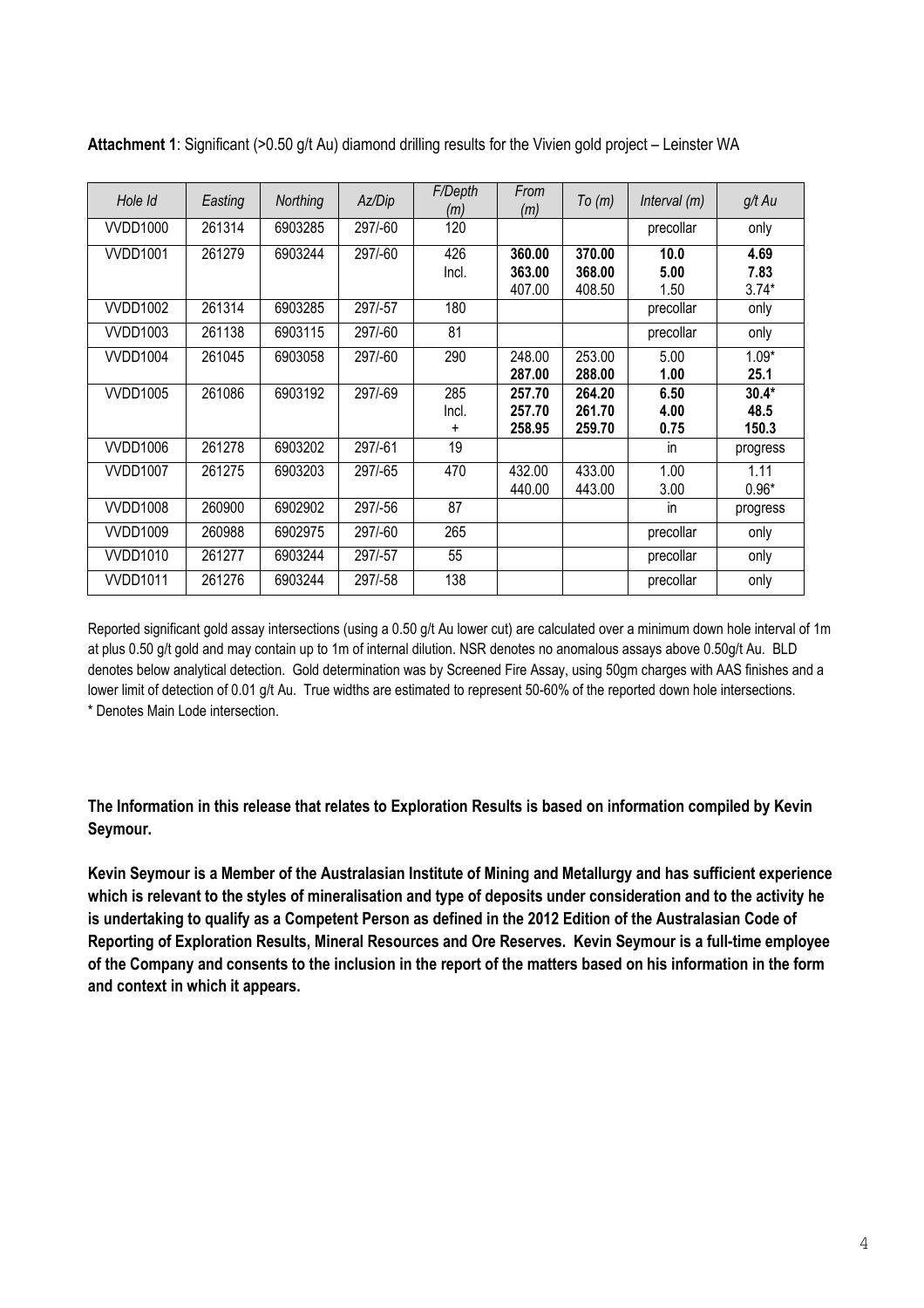# JORC Code, 2012 Edition – Table 1 report

## Section 1 Sampling Techniques and Data

(Criteria in this section apply to all succeeding sections.)

| <b>Criteria</b>                 | <b>JORC Code explanation</b>                                                                                                                                                                                                                                                                                                                                                                                                                                                                                                                                                                                                                                                                                                                                                                                                                                                                                                                                                                                                                                                                                                                       | <b>Commentary</b>                                                                                                                                                                                                                                                                                                                                                                                                                                                                                                                                                                                                                                                                                                                                                                                                                                                                                                                                                                                                                                                                                           |
|---------------------------------|----------------------------------------------------------------------------------------------------------------------------------------------------------------------------------------------------------------------------------------------------------------------------------------------------------------------------------------------------------------------------------------------------------------------------------------------------------------------------------------------------------------------------------------------------------------------------------------------------------------------------------------------------------------------------------------------------------------------------------------------------------------------------------------------------------------------------------------------------------------------------------------------------------------------------------------------------------------------------------------------------------------------------------------------------------------------------------------------------------------------------------------------------|-------------------------------------------------------------------------------------------------------------------------------------------------------------------------------------------------------------------------------------------------------------------------------------------------------------------------------------------------------------------------------------------------------------------------------------------------------------------------------------------------------------------------------------------------------------------------------------------------------------------------------------------------------------------------------------------------------------------------------------------------------------------------------------------------------------------------------------------------------------------------------------------------------------------------------------------------------------------------------------------------------------------------------------------------------------------------------------------------------------|
| <b>Sampling</b><br>techniques   | Nature and quality of sampling (eg<br>cut channels, random chips, or<br>specific specialised industry standard<br>measurement tools appropriate to the<br>minerals under investigation, such as<br>down hole gamma sondes, or<br>handheld XRF instruments, etc).<br>These examples should not be taken<br>as limiting the broad meaning of<br>sampling.<br>Include reference to measures taken<br>to ensure sample representivity and<br>the appropriate calibration of any<br>measurement tools or systems used.<br>Aspects of the determination of<br>$\bullet$<br>mineralisation that are Material to the<br>Public Report.<br>In cases where 'industry standard'<br>work has been done this would be<br>relatively simple (eg 'reverse<br>circulation drilling was used to obtain<br>1 m samples from which 3 kg was<br>pulverised to produce a 30 g charge<br>for fire assay'). In other cases more<br>explanation may be required, such as<br>where there is coarse gold that has<br>inherent sampling problems. Unusual<br>commodities or mineralisation types<br>(eg submarine nodules) may warrant<br>disclosure of detailed information. | The mineralisation was systematically sampled<br>using industry standard 1m or less intervals,<br>collected from oriented NQ-2 diamond tails and<br>reverse circulation (RC) precollars.<br>Drill hole locations were designed to allow for<br>spatial spread across multiple mineralised zones.<br>All RC precollar samples were riffle split to 3-4kg<br>samples on 1m metre intervals. Composites were<br>collected by spearing the bulk riffle split samples to<br>produce 3-4kg over a 4m composite samples.<br>Representative 1m riffle split samples remain on<br>site should selective 1m sampling of the 4m<br>composite intervals be required. Diamond core<br>samples were oriented and half cut on geological<br>contacts and/or intervals not exceeding 1m each.<br>Screen fire assaying was employed to counteract<br>$\bullet$<br>concerns of coarse gold biasing the sampling<br>procedure. Fire assays on both the coarse and finer<br>fraction were analysed using a 50gm charge with<br>an AAS finish. Trace element determination was<br>undertaken using ICP-MS or ICP-OES techniques. |
| <b>Drilling</b><br>techniques   | Drill type (eg core, reverse<br>circulation, open-hole hammer, rotary<br>air blast, auger, Bangka, sonic, etc)<br>and details (eg core diameter, triple<br>or standard tube, depth of diamond<br>tails, face-sampling bit or other type,<br>whether core is oriented and if so, by<br>what method, etc).                                                                                                                                                                                                                                                                                                                                                                                                                                                                                                                                                                                                                                                                                                                                                                                                                                           | Precollars were completed using best practice 5 3/4"<br>face sampling RC drilling hammers. NQ-2 diamond<br>tails (50.6mm core diameter) were used with<br>specific HQ tails (63.5mm) drilled for geotechnical<br>purposes. All diamond core was oriented by the<br>drilling contractor using Ace core orientations. The<br>inclusion of DD in the drill hole prefix identifies<br>diamond drill core was sampled. Any anomalous<br>intervals in the RC precollars are flagged as RC<br>chips accordingly.                                                                                                                                                                                                                                                                                                                                                                                                                                                                                                                                                                                                   |
| <b>Drill sample</b><br>recovery | Method of recording and assessing<br>$\bullet$<br>core and chip sample recoveries and<br>results assessed.<br>Measures taken to maximise sample<br>recovery and ensure representative<br>nature of the samples.                                                                                                                                                                                                                                                                                                                                                                                                                                                                                                                                                                                                                                                                                                                                                                                                                                                                                                                                    | Once drilled, all diamond core is laid on racks and<br>$\bullet$<br>re-joined to align and determine natural verses<br>drilling induced breaks. A bottom of hole orientation<br>line is traced on the core. The core is further<br>annotated with arrows to show which way the core<br>sat in the ground prior to removal so no confusion                                                                                                                                                                                                                                                                                                                                                                                                                                                                                                                                                                                                                                                                                                                                                                   |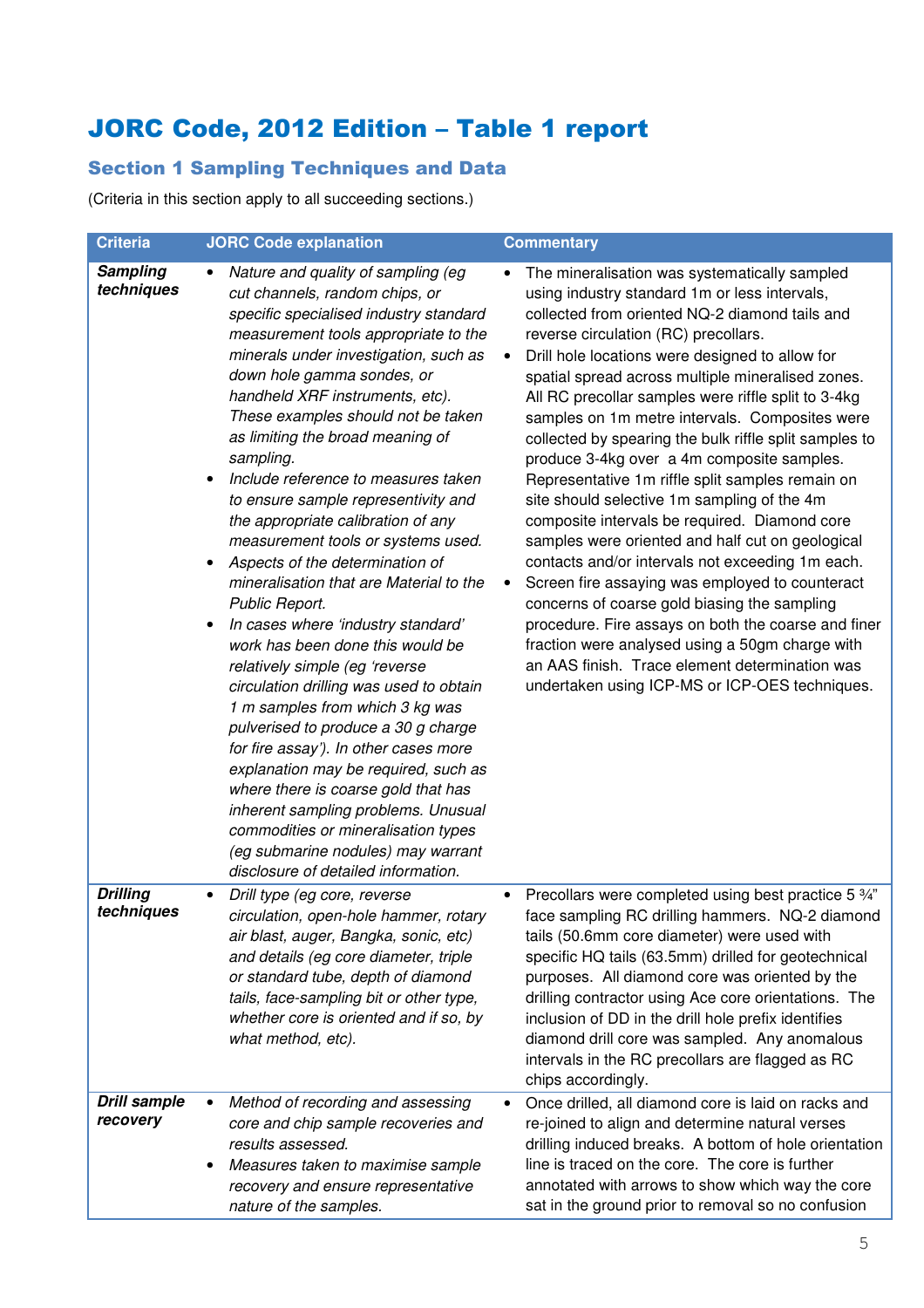| <b>Criteria</b>                                             | <b>JORC Code explanation</b>                                                                                                                                                                                                                                                                                                                                                                                                                        | <b>Commentary</b>                                                                                                                                                                                                                                                                                                                                                                                                                                                                                                                                                                                                                                                                                                                                                                                                                                                                                                                                                                                                                                                                                                                                                                                                                                                                                                                                                                                                                                    |  |
|-------------------------------------------------------------|-----------------------------------------------------------------------------------------------------------------------------------------------------------------------------------------------------------------------------------------------------------------------------------------------------------------------------------------------------------------------------------------------------------------------------------------------------|------------------------------------------------------------------------------------------------------------------------------------------------------------------------------------------------------------------------------------------------------------------------------------------------------------------------------------------------------------------------------------------------------------------------------------------------------------------------------------------------------------------------------------------------------------------------------------------------------------------------------------------------------------------------------------------------------------------------------------------------------------------------------------------------------------------------------------------------------------------------------------------------------------------------------------------------------------------------------------------------------------------------------------------------------------------------------------------------------------------------------------------------------------------------------------------------------------------------------------------------------------------------------------------------------------------------------------------------------------------------------------------------------------------------------------------------------|--|
|                                                             | Whether a relationship exists<br>٠<br>between sample recovery and grade<br>and whether sample bias may have<br>occurred due to preferential loss/gain<br>of fine/coarse material.                                                                                                                                                                                                                                                                   | over the orientation of the core can arise. The core<br>is next measured to 2 decimal places to ensure the<br>length of core matches the core run as recorded on<br>the core blocks by the drilling contractor. Any<br>discrepancies, ie core loss or gain are accounted<br>for before regular 1m spaced depth annotations are<br>recorded on the core. Feedback is given to the<br>drillers to ensure the best representative sample is<br>always obtained should any discrepancies exist.<br>The sample recovery verses gold grade is<br>assessed on a regular basis and shorter drill runs<br>are completed as necessary to maximize sample<br>quality. Zones of broken core, ie where the core<br>can't be accurately joined together are recorded in<br>the database and cross checked once assay results<br>are received from the laboratory to ensure no<br>misrepresentation of sampling intervals has<br>occurred. When core loss is recorded the<br>corresponding sample interval is adjusted and only<br>the true length of the sample analysed is recorded<br>as the sample interval. Of note, excellent core<br>recovery is reported from all diamond drill holes at<br>Vivien.<br>Diamond core is used in preference to RC drilling to<br>test narrow vein systems like Vivien to ensure a<br>true representation of the vein thickness is recorded<br>and the intersections are not exaggerated by<br>uniform 1m RC sample intervals. |  |
| Logging                                                     | Whether core and chip samples have<br>$\bullet$<br>been geologically and geotechnically<br>logged to a level of detail to support<br>appropriate Mineral Resource<br>estimation, mining studies and<br>metallurgical studies.<br>Whether logging is qualitative or<br>$\bullet$<br>quantitative in nature. Core (or<br>costean, channel, etc) photography.<br>The total length and percentage of<br>$\bullet$<br>the relevant intersections logged. | All RC and diamond drill samples are geologically<br>$\bullet$<br>logged on site by professional geologists, and in the<br>case of the diamond core, geotechnically logged by<br>experienced technicians. Details on the host<br>lithologies, deformation, dominant minerals<br>including sulphide species and alteration minerals<br>plus veining are recorded relationally (separately)<br>so the logging is interactive and not biased to<br>lithology.<br>Drill hole logging of RC chips and diamond core is<br>qualitative on visual recordings of rock forming<br>minerals and quantitative on estimates of mineral<br>abundance.<br>The entire length of the RC precollars and diamond<br>tails are geologically logged.                                                                                                                                                                                                                                                                                                                                                                                                                                                                                                                                                                                                                                                                                                                      |  |
| Sub-<br>sampling<br>techniques<br>and sample<br>preparation | If core, whether cut or sawn and<br>$\bullet$<br>whether quarter, half or all core<br>taken.<br>If non-core, whether riffled, tube<br>sampled, rotary split, etc and whether<br>sampled wet or dry.<br>For all sample types, the nature,<br>٠<br>quality and appropriateness of the<br>sample preparation technique.                                                                                                                                | Half core sawn samples are collected for dispatch<br>$\bullet$<br>to the laboratory, with 1/4 core samples collected<br>every 25 <sup>th</sup> sample interval as duplicate samples.<br>Likewise duplicate samples are collected every 25 <sup>th</sup><br>sample from the RC precollar chips.<br>Dry RC 1m samples are riffle split to 3-4kg as<br>drilled. 4m composites (3-4kg) are speared from<br>the bulk sample on site and dispatched to the<br>laboratory. Single metre samples are dispatched to                                                                                                                                                                                                                                                                                                                                                                                                                                                                                                                                                                                                                                                                                                                                                                                                                                                                                                                                           |  |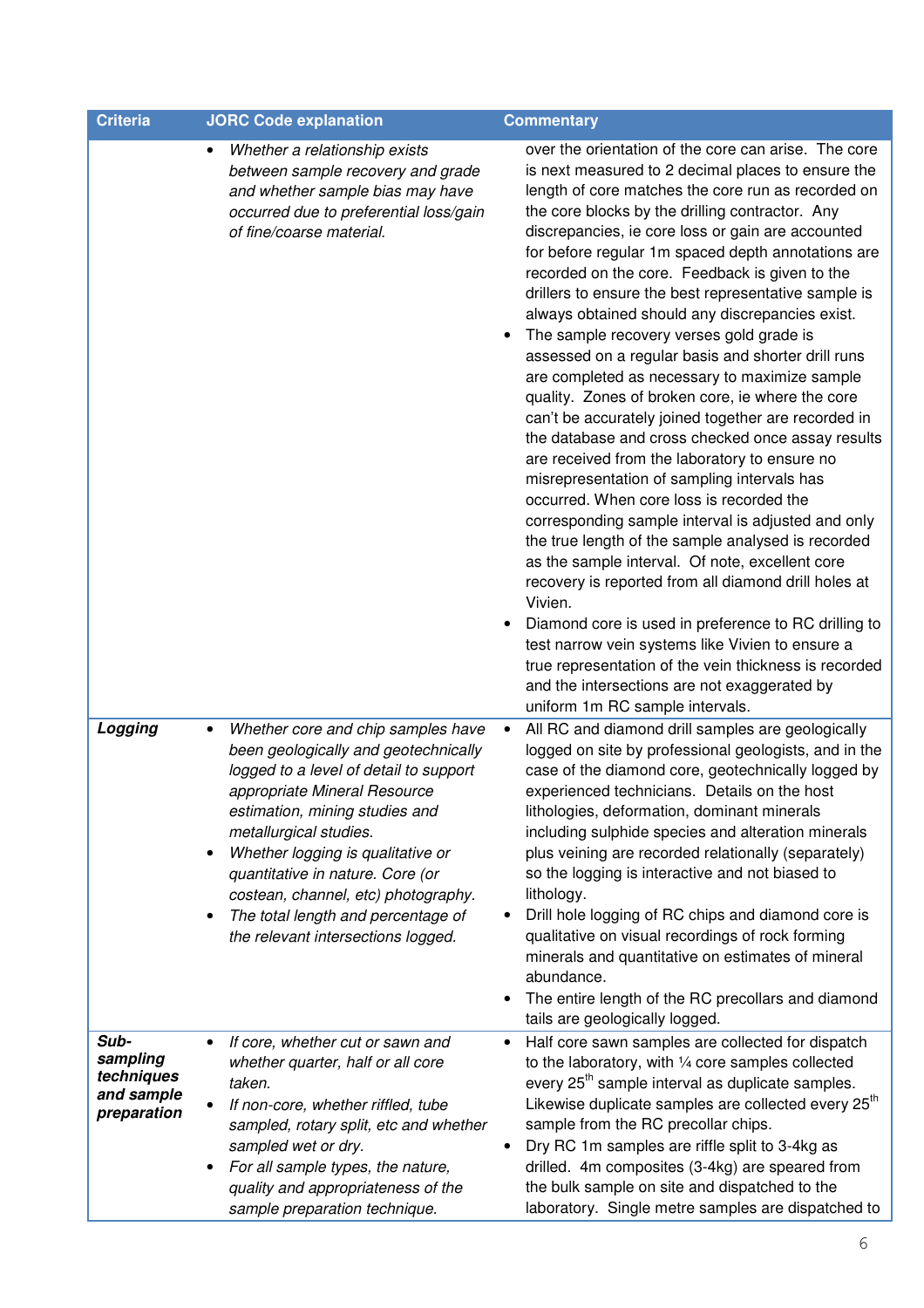| Criteria                                                      | <b>JORC Code explanation</b>                                                                                                                                                                                                                                                                                                                                                                                                                                                                                                                                                                                                                                                | <b>Commentary</b>                                                                                                                                                                                                                                                                                                                                                                                                                                                                                                                                                                                                                                                                                                                                                                                                                                                                                                                                                                                                                                                                                                                                                                                                                                                                                                                                                                                                                |
|---------------------------------------------------------------|-----------------------------------------------------------------------------------------------------------------------------------------------------------------------------------------------------------------------------------------------------------------------------------------------------------------------------------------------------------------------------------------------------------------------------------------------------------------------------------------------------------------------------------------------------------------------------------------------------------------------------------------------------------------------------|----------------------------------------------------------------------------------------------------------------------------------------------------------------------------------------------------------------------------------------------------------------------------------------------------------------------------------------------------------------------------------------------------------------------------------------------------------------------------------------------------------------------------------------------------------------------------------------------------------------------------------------------------------------------------------------------------------------------------------------------------------------------------------------------------------------------------------------------------------------------------------------------------------------------------------------------------------------------------------------------------------------------------------------------------------------------------------------------------------------------------------------------------------------------------------------------------------------------------------------------------------------------------------------------------------------------------------------------------------------------------------------------------------------------------------|
|                                                               | Quality control procedures adopted<br>$\bullet$<br>for all sub-sampling stages to<br>maximise representivity of samples.<br>Measures taken to ensure that the<br>$\bullet$<br>sampling is representative of the in<br>situ material collected, including for<br>instance results for field<br>duplicate/second-half sampling.<br>Whether sample sizes are<br>appropriate to the grain size of the<br>material being sampled.                                                                                                                                                                                                                                                | the lab when 4m composite assays exceed 0.10 g/t<br>Au. Any wet samples are recorded in the database<br>as such and allowed to dry before splitting and<br>dispatching to the laboratory.<br>All samples are pulverized prior to splitting in the<br>laboratory to ensure homogenous samples with<br>85% passing 75um. 200gm is extracted by spatula<br>that is used for the 50gm charge on standard fire<br>assays away from the Main Lode while a nominal<br>1kg sample is split from the 3-4kg homogenized<br>bulk for screen fire assay. The sample is screened<br>through a 100um cloth before the coarse fraction<br>and cloth is fire assayed. The fine fraction is also<br>fire assayed. The weighted average of the two<br>fractions is calculated to determine the total gold<br>content.<br>RC and diamond samples submitted to the<br>laboratory are sorted and reconciled against the<br>submission documents. In addition to duplicates a<br>high grade or low grade standard is included every<br>25 <sup>th</sup> sample, a controlled blank is inserted every<br>100 <sup>th</sup> sample. The laboratory uses barren flushes<br>to clean their pulveriser and their own internal<br>standards and duplicates to ensure industry best<br>practice quality control is maintained.<br>The sample size is considered appropriate for the<br>type, style, thickness and consistency of<br>mineralisation at Vivien. |
| <b>Quality of</b><br>assay data<br>and<br>laboratory<br>tests | The nature, quality and<br>$\bullet$<br>appropriateness of the assaying and<br>laboratory procedures used and<br>whether the technique is considered<br>partial or total.<br>For geophysical tools, spectrometers,<br>handheld XRF instruments, etc, the<br>parameters used in determining the<br>analysis including instrument make<br>and model, reading times,<br>calibrations factors applied and their<br>derivation, etc.<br>Nature of quality control procedures<br>$\bullet$<br>adopted (eg standards, blanks,<br>duplicates, external laboratory<br>checks) and whether acceptable<br>levels of accuracy (ie lack of bias)<br>and precision have been established. | The screen fire assay method is designed to<br>$\bullet$<br>measure the total gold in the sample and determine<br>the percentage of coarse gold present. The<br>technique involves standard fire assays using a<br>50gm sample charge with a lead flux (decomposed<br>in the furnace). The prill is totally digested by HCI<br>and HNO <sub>3</sub> acids before measurement of the gold<br>determination by AAS from both the coarse and<br>finer fractions, from which the weighted average<br>gold content is calculated.<br>No field analyses of gold grades are completed.<br>Quantitative analysis of the gold content and trace<br>elements is undertaken in a controlled laboratory<br>environment.<br>Industry best practice is employed with the inclusion<br>of duplicates and standards as discussed above,<br>and used by Ramelius as well as the laboratory. All<br>Ramelius standards and blanks are interrogated to<br>ensure they lie within acceptable tollerances.<br>Additionally, sample size, grind size and field<br>duplicates are examined to ensure no bias to gold<br>grades exists.                                                                                                                                                                                                                                                                                                                  |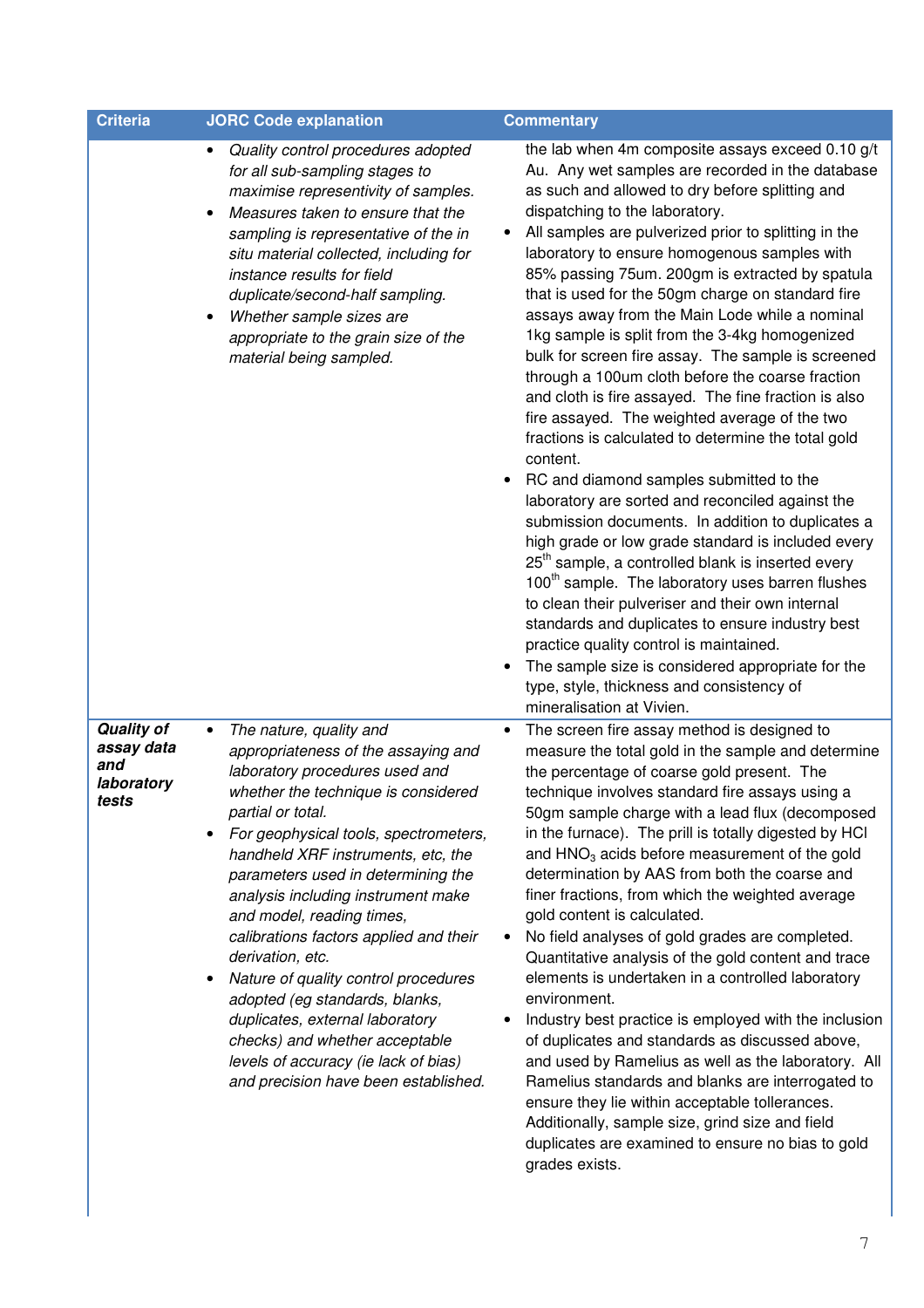| <b>Criteria</b>                                | <b>JORC Code explanation</b>                                                                                                                                                                                                                                                                                                                                                                     | <b>Commentary</b>                                                                                                                                                                                                                                                                                                                                                                                                                                                                                                                                                                                                                                                                                                                                                                                                                                                                                                                                                                                                                                                                                                                                                                                                                                                                                                                                                            |
|------------------------------------------------|--------------------------------------------------------------------------------------------------------------------------------------------------------------------------------------------------------------------------------------------------------------------------------------------------------------------------------------------------------------------------------------------------|------------------------------------------------------------------------------------------------------------------------------------------------------------------------------------------------------------------------------------------------------------------------------------------------------------------------------------------------------------------------------------------------------------------------------------------------------------------------------------------------------------------------------------------------------------------------------------------------------------------------------------------------------------------------------------------------------------------------------------------------------------------------------------------------------------------------------------------------------------------------------------------------------------------------------------------------------------------------------------------------------------------------------------------------------------------------------------------------------------------------------------------------------------------------------------------------------------------------------------------------------------------------------------------------------------------------------------------------------------------------------|
| Verification<br>of sampling<br>and<br>assaying | The verification of significant<br>$\bullet$<br>intersections by either independent<br>or alternative company personnel.<br>The use of twinned holes.<br>Documentation of primary data, data<br>٠<br>entry procedures, data verification,<br>data storage (physical and electronic)<br>protocols.<br>Discuss any adjustment to assay<br>data.                                                    | Alternative Ramelius personnel have inspected the<br>٠<br>drill core and RC chips in the field to verify the<br>correlation of mineralized zones between assay<br>results and lithology, alteration and mineralisation.<br>Ramelius is completing several diamond twins of<br>previous explorers drilling to verify the<br>reproducibility of historical results ahead of any<br>resource calculations.<br>All holes are digitally logged in the field and all<br>primary data is forwarded to Ramelius' Database<br>Administrator (DBA) in Perth where it is imported<br>into Datashed, a commercially available and<br>industry accepted database software package.<br>Assay data is electronically merged when received<br>from the laboratory. The responsible project<br>geologist reviews the data in the database to<br>ensure that it is correct and has merged properly<br>and that all the drill data collected in the field has<br>been captured and entered into the database<br>correctly.<br>The responsible geologist makes the DBA aware of<br>any errors and/or omissions to the database and<br>the corrections (if required) are corrected in the<br>database immediately.<br>No adjustments or calibrations are made to any of<br>٠<br>the assay data recorded in the database.<br>No new mineral resource estimate is included in<br>this announcement. |
| <b>Location of</b><br>data points              | Accuracy and quality of surveys used<br>$\bullet$<br>to locate drill holes (collar and down-<br>hole surveys), trenches, mine<br>workings and other locations used in<br>Mineral Resource estimation.<br>Specification of the grid system used.<br>Quality and adequacy of topographic<br>control.                                                                                               | All drill hole collars are picked up using accurate<br>$\bullet$<br>RTK-GPS survey control. All down hole surveys<br>are collected using non-magnetic gyro surveying<br>techniques from recognized industry surveying<br>service providers.<br>All holes are picked up in MGA94 - Zone 51 grid<br>coordinates.<br>Topographic control is established from DTMs<br>generated from mine surveyors' total station final<br>pickups of the historical Vivien open cut and<br>surrounding landforms.                                                                                                                                                                                                                                                                                                                                                                                                                                                                                                                                                                                                                                                                                                                                                                                                                                                                              |
| Data<br>spacing and<br>distribution            | Data spacing for reporting of<br>$\bullet$<br><b>Exploration Results.</b><br>Whether the data spacing and<br>$\bullet$<br>distribution is sufficient to establish<br>the degree of geological and grade<br>continuity appropriate for the Mineral<br>Resource and Ore Reserve<br>estimation procedure(s) and<br>classifications applied.<br>Whether sample compositing has<br>٠<br>been applied. | Deeper exploration drill holes were planned on<br>$\bullet$<br>nominal 50m x 50m partings.<br>Given the detailed understanding of the Main Lode<br>immediately below the pit where it has been<br>intensely drilled down to 10m partings in places this<br>broader spacing is considered adequate as a first<br>pass to define the continuity of mineralisation,<br>ahead of any infill as required for future resource<br>estimation work.<br>No sampling compositing has been applied within<br>key mineralised intervals.                                                                                                                                                                                                                                                                                                                                                                                                                                                                                                                                                                                                                                                                                                                                                                                                                                                 |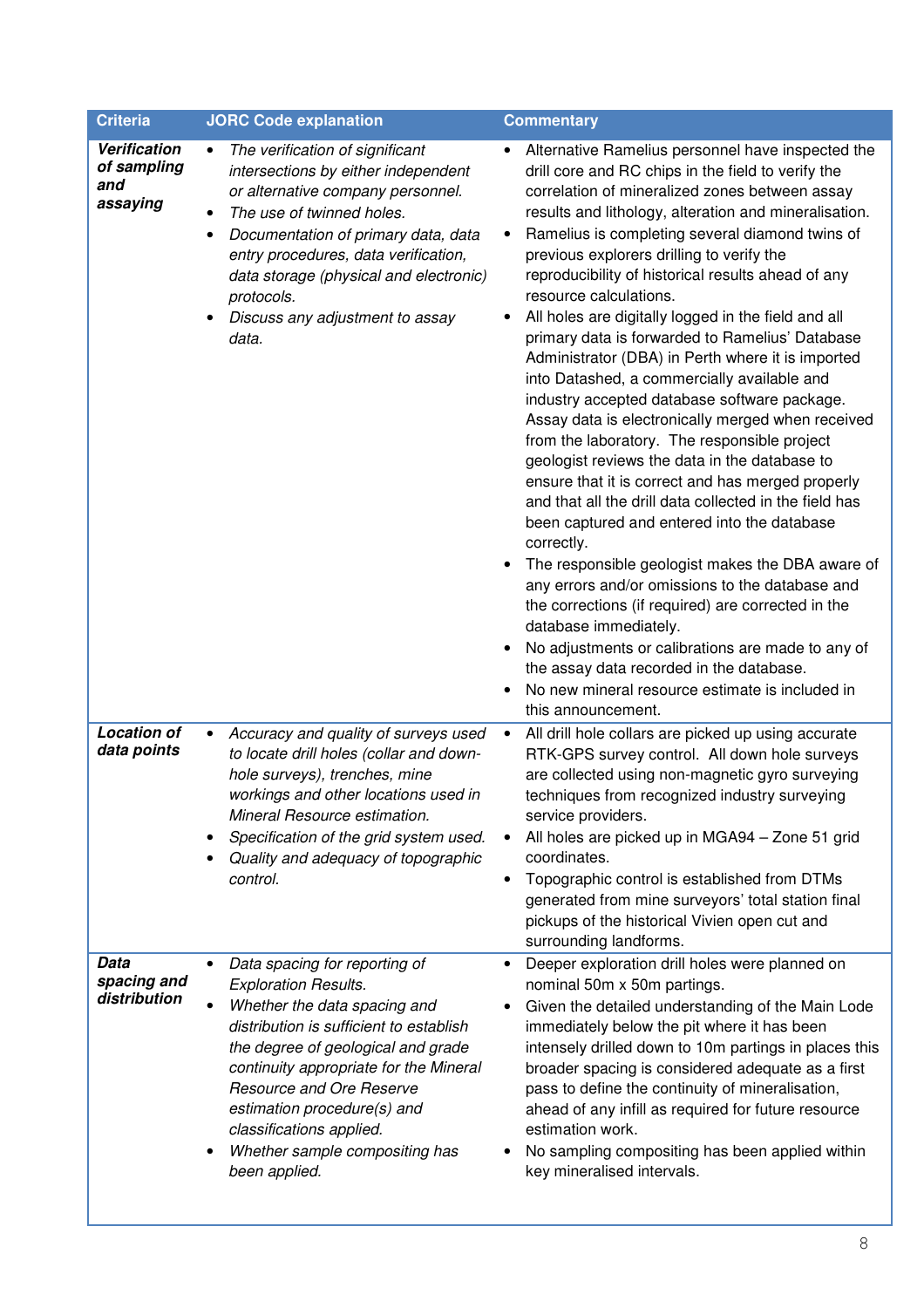| <b>Criteria</b>                                                            | <b>JORC Code explanation</b>                                                                                                                                                                                                                                                                                                                                                                                     | <b>Commentary</b>                                                                                                                                                                                                                                                                                                                                                                                                               |
|----------------------------------------------------------------------------|------------------------------------------------------------------------------------------------------------------------------------------------------------------------------------------------------------------------------------------------------------------------------------------------------------------------------------------------------------------------------------------------------------------|---------------------------------------------------------------------------------------------------------------------------------------------------------------------------------------------------------------------------------------------------------------------------------------------------------------------------------------------------------------------------------------------------------------------------------|
| <b>Orientation</b><br>of data in<br>relation to<br>geological<br>structure | Whether the orientation of sampling<br>achieves unbiased sampling of<br>possible structures and the extent to<br>which this is known, considering the<br>deposit type.<br>If the relationship between the drilling<br>$\bullet$<br>orientation and the orientation of key<br>mineralised structures is considered<br>to have introduced a sampling bias,<br>this should be assessed and reported<br>if material. | The majority of the drilling is drilled to 297 degrees,<br>being orthogonal to the strike of the Main Lode.<br>Structural logging of oriented diamond core<br>supports the drilling direction and sampling method.<br>No drilling orientation and/or sampling bias has<br>been recognized at this time.                                                                                                                         |
| <b>Sample</b><br>security                                                  | The measures taken to ensure<br>sample security.                                                                                                                                                                                                                                                                                                                                                                 | Sample security is integral to Ramelius' sampling<br>procedures. Oriented, marked and logged diamond<br>core is transported to Mt Magnet for cutting by<br>Ramelius personnel. All bagged diamond half core<br>samples plus RC samples are delivered directly<br>from the field to the laboratory, whereupon the<br>laboratory checks the physically received samples<br>against Ramelius' sample submission/dispatch<br>notes. |
| <b>Audits or</b><br>reviews                                                | The results of any audits or reviews<br>$\bullet$<br>of sampling techniques and data.                                                                                                                                                                                                                                                                                                                            | Sampling techniques and procedures are reviewed<br>prior to the commencement of new work<br>programmes to ensure adequate procedures are in<br>place to maximize the sample collection and<br>sample quality on new projects. No external audits<br>have been completed over Vivien to date.                                                                                                                                    |

# Section 2 Reporting of Exploration Results

(Criteria listed in the preceding section also apply to this section.)

| <b>Criteria</b>                                         | <b>JORC Code explanation</b>                                                                                                                                                                                                                                                                                                                                                                                                                           | <b>Commentary</b>                                                                                                                                                                                                                                                                                                                                                                                                                                                                                                                                                                                                                            |
|---------------------------------------------------------|--------------------------------------------------------------------------------------------------------------------------------------------------------------------------------------------------------------------------------------------------------------------------------------------------------------------------------------------------------------------------------------------------------------------------------------------------------|----------------------------------------------------------------------------------------------------------------------------------------------------------------------------------------------------------------------------------------------------------------------------------------------------------------------------------------------------------------------------------------------------------------------------------------------------------------------------------------------------------------------------------------------------------------------------------------------------------------------------------------------|
| <b>Mineral</b><br>tenement<br>and land<br>tenure status | Type, reference name/number,<br>location and ownership including<br>agreements or material issues with<br>third parties such as joint ventures,<br>partnerships, overriding royalties,<br>native title interests, historical sites,<br>wilderness or national park and<br>environmental settings.<br>The security of the tenure held at the<br>time of reporting along with any<br>known impediments to obtaining a<br>licence to operate in the area. | The results reported in this Announcement are on<br>granted Mining Leases (ML) 36/34 and 34/111 held<br>by Agnew Gold Mining Company Pty Ltd (Agnew)<br>and subject to the Sale Agreement between Agnew<br>and Ramelius Resources Limited announced on<br>3rd Ocotber, 2013. The mining leases are located<br>on pastoral leases. Heritage surveys are<br>completed prior to any ground disturbing activities<br>in accordance with Ramelius' responsibilities under<br>the Aboriginal Heritage Act.<br>At this time the tenements are in good standing.<br>There are no known impediments to obtaining a<br>licence to operate in the area. |
| <b>Exploration</b><br>done by<br>other parties          | Acknowledgment and appraisal of<br>exploration by other parties.                                                                                                                                                                                                                                                                                                                                                                                       | Exploration by other parties has been reviewed and<br>is used as a guide to Ramelius' exploration<br>activities. Previous parties have completed both<br>open cut and underground mining, geophysical<br>data collection and interpretation, soil sampling and<br>drilling. This Announcement concerns only<br>exploration results generated by Ramelius.                                                                                                                                                                                                                                                                                    |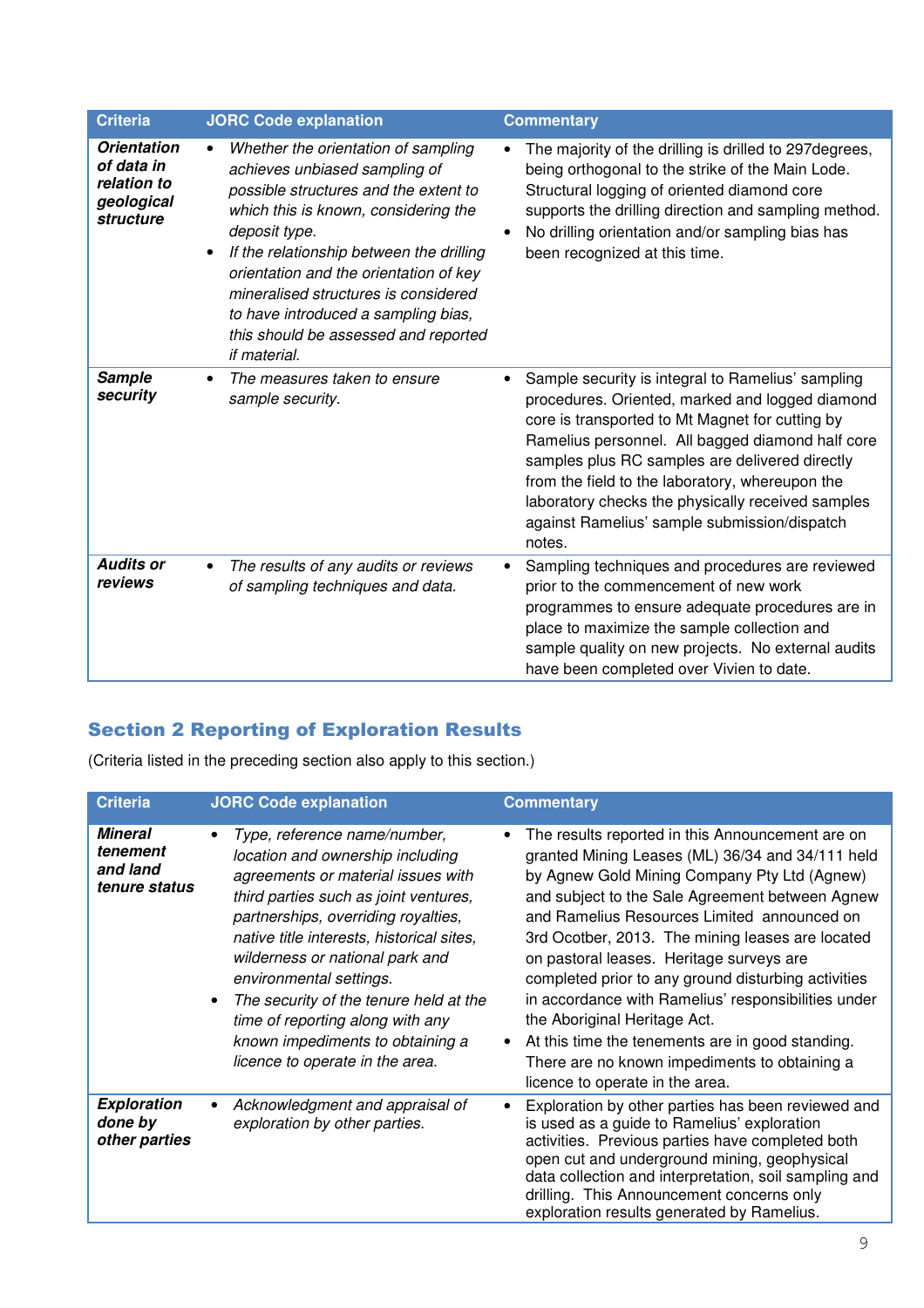| <b>Criteria</b>                         | <b>JORC Code explanation</b>                                                                                                                                                                                                                                                                                                                                                                                                                                                                                                                                                                                                                                                                                                                                              | <b>Commentary</b>                                                                                                                                                                                                                                                                                                                                                                                                                                                                                                                                                                                                                                                                                                                                                                                                                                                                                                                                                                                                                                                                                                                                                                                                                                                                                                                                                                                  |  |  |
|-----------------------------------------|---------------------------------------------------------------------------------------------------------------------------------------------------------------------------------------------------------------------------------------------------------------------------------------------------------------------------------------------------------------------------------------------------------------------------------------------------------------------------------------------------------------------------------------------------------------------------------------------------------------------------------------------------------------------------------------------------------------------------------------------------------------------------|----------------------------------------------------------------------------------------------------------------------------------------------------------------------------------------------------------------------------------------------------------------------------------------------------------------------------------------------------------------------------------------------------------------------------------------------------------------------------------------------------------------------------------------------------------------------------------------------------------------------------------------------------------------------------------------------------------------------------------------------------------------------------------------------------------------------------------------------------------------------------------------------------------------------------------------------------------------------------------------------------------------------------------------------------------------------------------------------------------------------------------------------------------------------------------------------------------------------------------------------------------------------------------------------------------------------------------------------------------------------------------------------------|--|--|
| Geology                                 | Deposit type, geological setting and<br>style of mineralisation.                                                                                                                                                                                                                                                                                                                                                                                                                                                                                                                                                                                                                                                                                                          | The mineralisation at Vivien is a typical orogenic<br>$\bullet$<br>structurally controlled Archaean gold lode system.<br>The mineralisation is controlled by a NNE trending<br>anastomosing shear zone healed by laminated<br>quartz-sulphide veining. The Main Lode extends<br>over 450m strike and dips around 650 to the<br>southeast. High grade gold mineralisation plunges<br>around 300 to the northeast.                                                                                                                                                                                                                                                                                                                                                                                                                                                                                                                                                                                                                                                                                                                                                                                                                                                                                                                                                                                   |  |  |
| <b>Drill hole</b><br><b>Information</b> | A summary of all information<br>material to the understanding of the<br>exploration results including a<br>tabulation of the following<br>information for all Material drill holes:<br>$\circ$ easting and northing of the drill<br>hole collar<br>elevation or RL (Reduced Level -<br>$\circ$<br>elevation above sea level in<br>metres) of the drill hole collar<br>dip and azimuth of the hole<br>$\circ$<br>down hole length and<br>$\circ$<br>interception depth<br>$\circ$ hole length.<br>If the exclusion of this information is<br>justified on the basis that the<br>information is not Material and this<br>exclusion does not detract from the<br>understanding of the report, the<br><b>Competent Person should clearly</b><br>explain why this is the case. | All the drill holes reported in this Announcement<br>$\bullet$<br>have the following parameters applied. All drill<br>holes completed, including holes with no significant<br>results $(>0.5$ g/t Au) are reported in this<br>announcement.<br>Easting and northing are given in MGA94 - Zone<br>51 coordinates<br>RL is AHD<br>$\bullet$<br>Dip is the inclination of the hole from the horizontal.<br>Azimuth is reported in magnetic degrees as the<br>direction the hole is drilled. MGA94 and magnetic<br>degrees vary by <10 in the project area.<br>Down hole length is the distance measured along<br>the drill hole trace. Intersection length is the<br>thickness of an anomalous gold intersection<br>measured along the drill hole trace.<br>Hole length is the distance from the surface to the<br>end of the hole measured along the drill hole trace.<br>No results currently available from the exploration<br>drilling are excluded from this Announcement. Only<br>gold grade intersections > 0.5g/t Au with up to 1m of<br>internal dilution are considered significant and are<br>reported in this Announcement. Gold grades less<br>than 0.5 g/t Au are not considered material due to<br>their low grade.                                                                                                                                                                    |  |  |
| Data<br>aggregation<br>methods          | In reporting Exploration Results,<br>weighting averaging techniques,<br>maximum and/or minimum grade<br>truncations (eg cutting of high<br>grades) and cut-off grades are<br>usually Material and should be<br>stated.<br>Where aggregate intercepts<br>$\bullet$<br>incorporate short lengths of high<br>grade results and longer lengths of<br>low grade results, the procedure<br>used for such aggregation should be<br>stated and some typical examples of<br>such aggregations should be shown<br>in detail.<br>The assumptions used for any<br>reporting of metal equivalent values<br>should be clearly stated.                                                                                                                                                   | The first gold assay result received from each<br>sample reported by the laboratory is tabled in the<br>list of significant assays. Subsequent repeat<br>analyses when performed by the laboratory are<br>checked against the original to ensure repeatability<br>of the assay results. In the case of Vivien screened<br>fire assays have been performed to remove<br>perceived variability of coarse gold biasing the<br>assay results. Weighted average techniques are<br>applied to determine the grade of the anomalous<br>interval when geological intervals less than 1m<br>have been sampled.<br>Results are reported using a 0.5 g/t Au lower cut-off<br>and may include up to 1m of internal dilution.<br>Significant assays greater than 8 g/t Au are<br>reported separately as contained within the broader<br>lower grade intervals. For example the broader<br>plus $0.5$ g/t Au intersection of 6.5m @ 30.5 g/t Au<br>contains a higher grade zone running plus 8 g/t Au<br>and is included as 4m $@$ 48.5 g/t Au. Where<br>extremely high gold intersections are encountered<br>as in this example, the highest grade sample<br>interval (0.75m @ 150 g/t Au) is also reported. All<br>assay results are reported to 3 significant figures in<br>line with the analytical precision of the laboratory<br>techniques employed.<br>No metal equivalent reporting is used or applied. |  |  |